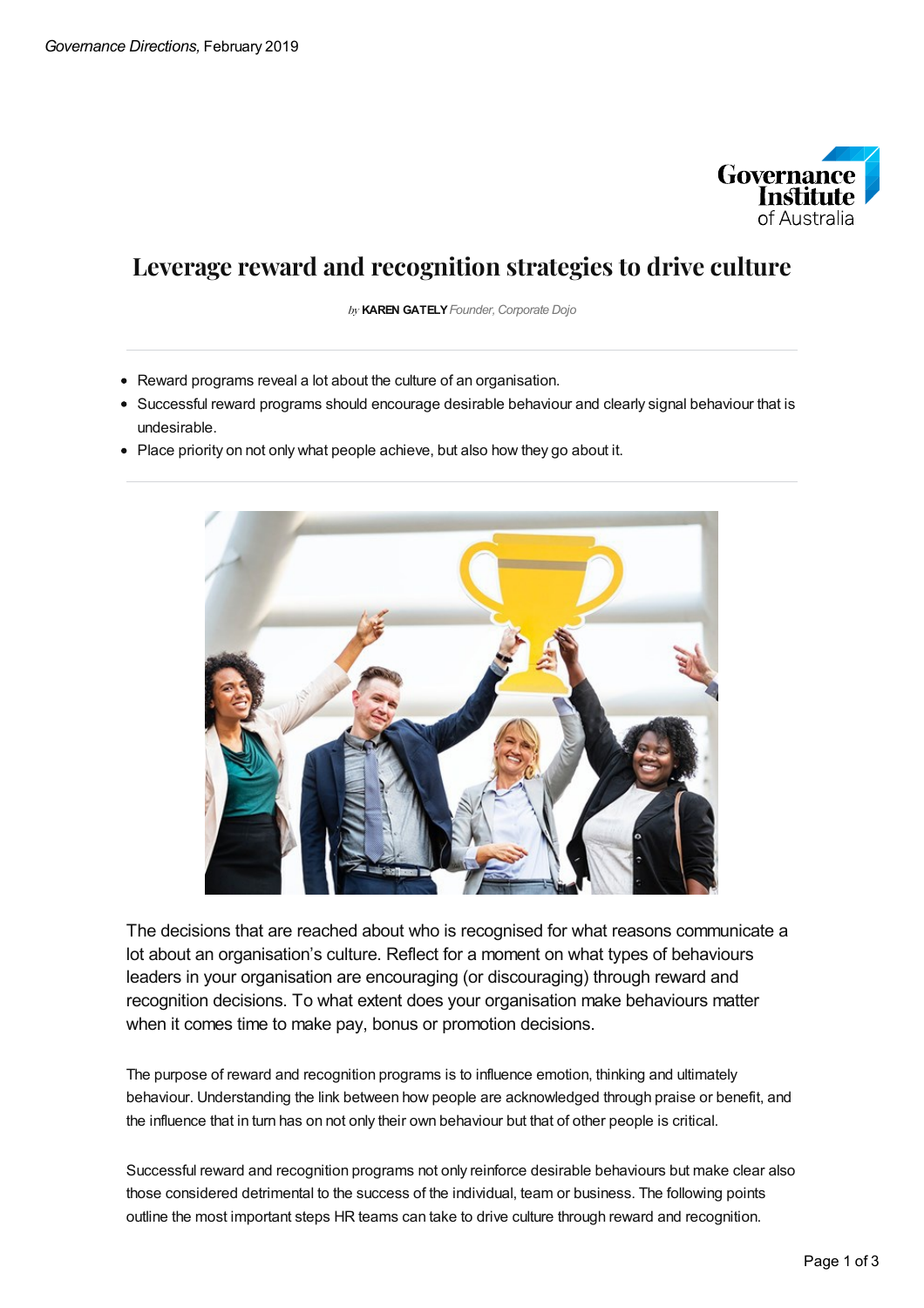

## Place priority on not only what people achieve, but also how they go about it.

1. **Create and maintain awareness**. Reward and Recognition programs are a great way to ensure every member of the team is keenly aware of the behaviours expected of them. Simply the existence of a program centred on alignment with organisational values can send a strong signal to people that conduct matters.

Regular communication about the program can support efforts to keep the importance of culture on the radar. Expecting managers and allowing team members to participate in the reward decisions that are made, is an important way of influencing engagement.

2. **Focus on outcomes and behaviours.** Place priority on not only what people achieve, but also how they go about it. Define success as being achieved only when goals are reached in ways that reflect, at a minimum, respect and integrity. Avoid the all too common mistake of undermining culture by rewarding people who achieve outcomes but behave poorly.

Set behavioural hurdles. Eligibility to participate in any type of incentive scheme or recognition program should be subject to achievement of clearly defined standards of behaviour. Ensure your remuneration policies, employment contracts and program descriptions clearly state the requirement to meet behavioural expectations so as to receive rewards.

3. **Recognise role models.** Acknowledge those members of the team who demonstrate great examples of the behaviours that are needed. Showcase what it looks like to be a successful member of the team by giving public praise and thanks to those you regard as champions of your culture.

Work closely with leaders to help them to identify members of their team that embody the organisation's values, and put strategies in place to support these people to learn and grow with your business. As people with strongly aligned values progress up through the ranks of your organisation the strength of your culture will grow.



4. **Make no exceptions.** As retired Chief of Army and 2016 Australian of the Year, Lieutenant-General David Morrison, put it 'the standard you walk past is the standard you accept'. There is no clearer indicator to people that you have 'walked past' poor standards of behaviour, and therefore accept them, than when you reward or recognise a so-called 'high performing' bully.

No matter the level of income someone brings in to the business, or the seniority of their role, hold everyone accountable for how they choose to behave. Irrespective of the nature of their role or